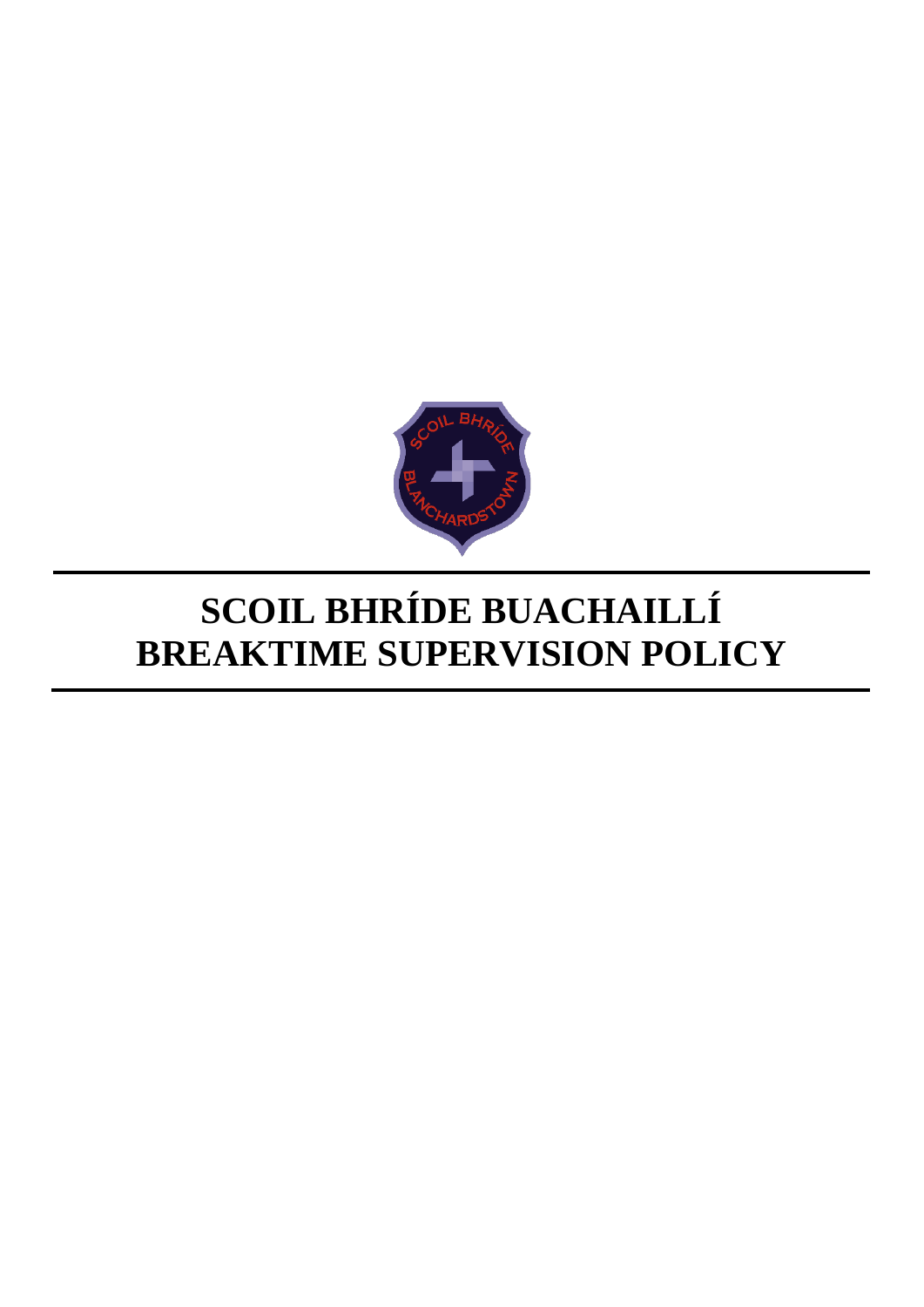# **Contents**

- 1. Introduction
- 2. Characteristic Spirit & General Objectives of the School
- 3. Aims and Objectives
- 4. Supervision Requirement
- 5. Organisation of Supervision
- 6. Responsibility of Teachers on Supervision Duty
- 7. Responsibility of SNAs on Supervision Duty
- 8. Responsibility of Class Teachers who are not on Supervision Duty
- 9. Responsibility of Teachers on First Aid Duty
- 10. Ratification and Review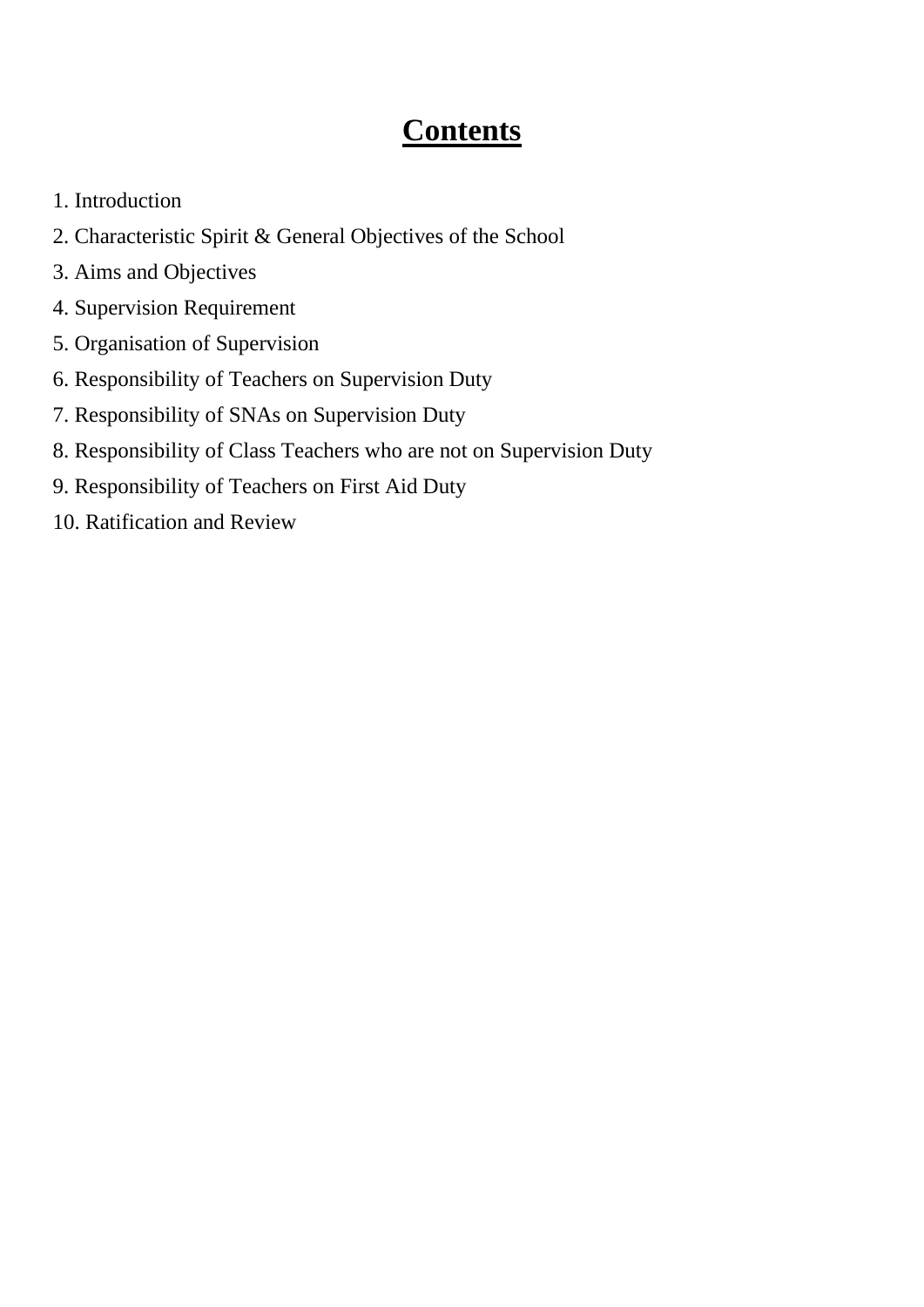#### **1**. **Introduction**

The following policy was ratified by the Board of Management, in accordance with Circular 29/03 *"Supervision for Mid-Morning and Lunchtime Breaks"* (Department of Education and Science (DES)) and Circular 33/2013 "*Public Service Stability Agreement 2013 – 2016 (Haddington Road Agreement). Supervision Scheme in Primary Schools"* (DES, June 2013).

### **2. Characteristic Spirit & General Objectives of the School**

Scoil Bhríde Buachaillí is a Catholic all-boys' primary school situated in Blanchardstown Parish, Dublin 15 with a Catholic ethos under the Patronage of the Archbishop of Dublin.

In the context of a Catholic primary school, 'Catholic Ethos' refers to the ethos and characteristic spirit of the Roman Catholic Church, which aims to promote:

- $\checkmark$  the full and harmonious development of all aspects of the person of the student, including the intellectual, physical, cultural, moral and spiritual aspects
- $\checkmark$  a living relationship with God and with other people
- $\checkmark$  a philosophy of life inspired by belief in God and in the life, death and resurrection of Jesus and
- $\checkmark$  the formation of the students in the Catholic faith and
- $\checkmark$  provide religious education for the pupils in accordance with the doctrines, practices and traditions of the Roman Catholic Church, and/or such ethos and/or characteristic spirit as may be determined or interpreted from time to time by the Irish Episcopal Conference.

In accordance with S. 15 (2) (b) of the Education Act, 1998 the Board of Management of Scoil Bhríde Buachaillí shall uphold, and be accountable to the Patron for so upholding, the characteristic spirit of the school as determined by the cultural, educational, moral, religious, social, linguistic and spiritual values and traditions which inform and are characteristic of the objectives and conduct of the school.

This policy reinforces the characteristic spirit and general objectives of Scoil Bhríde Buachaillí which supports and advocates providing a happy, safe, learning environment for each member of the school community.

#### **3. Aims and Objectives**

The aims and objectives of this policy are to provide clearly defined guidelines and procedures for the supervision and care of the pupils in Scoil Bhríde Buachaillí at mid-morning and lunchtime breaks to ensure their safety and welfare during break times.

#### **4. Supervision Requirement**

Supervision will be compulsory for all teachers. Each teacher will be required to be available to provide 43 hours supervision per annum. Hours provided under the revised supervision scheme (June 2013) will, in addition to usage under the existing scheme, be used to cover absences which arise for which no substitute cover is available.

#### **5. Organisation of Supervision**

Supervision will be organised on a rota basis. Copies of the monthly roster will be displayed in the Staff Room, in the First Aid Room (Room 0.08), in the Principal's office and will be circulated to all staff via Aladdin before Lón Beag on the first school day of each month. When not rostered, the Principal will supervise in a roaming capacity at break times.

In the case of medium to long-term teacher absences, e.g. study leave, maternity leave, extended periods of sickness, or other exceptional circumstances, a substitute teacher will carry out the absent teacher's supervision duties. For health and safety reasons, particularly during pregnancy, teachers may make a request to carry out some or all of their supervision duties over a shorter period of the school year and/or to substitute additional indoor supervision duties (e.g. wet morning and wet day supervision) for outdoor duties. Any such request should be made to the Principal.